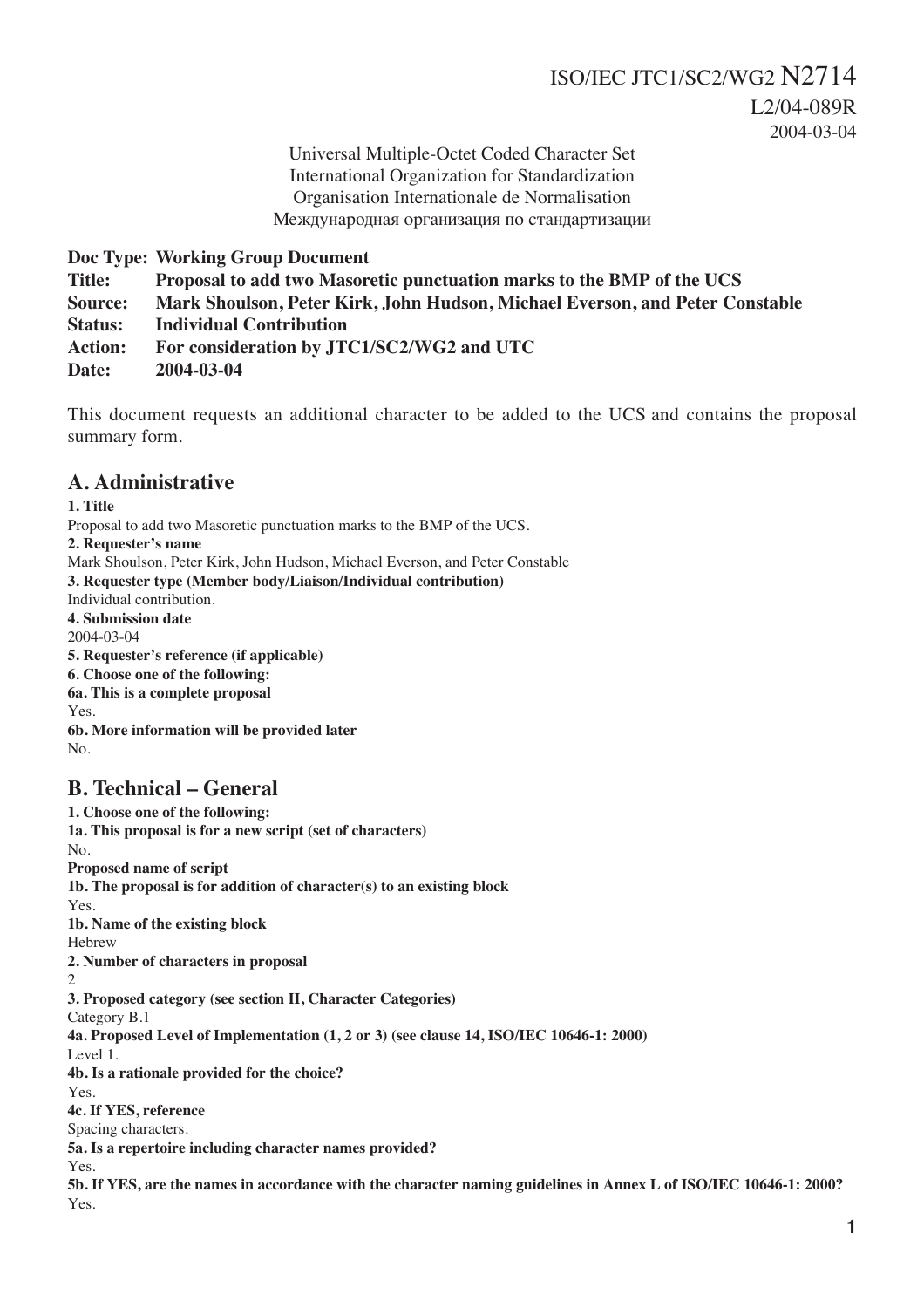**5c. Are the character shapes attached in a legible form suitable for review?** Yes.

**6a. Who will provide the appropriate computerized font (ordered preference: True Type, or PostScript format) for publishing the standard?**

Michael Everson. TrueType.

**6b. If available now, identify source(s) for the font (include address, e-mail, ftp-site, etc.) and indicate the tools used:** Michael Everson. Fontographer.

**7a. Are references (to other character sets, dictionaries, descriptive texts etc.) provided?**

Yes, see bibliography below.

**7b. Are published examples of use (such as samples from newspapers, magazines, or other sources) of proposed characters attached?**

Yes.

**8. Does the proposal address other aspects of character data processing (if applicable) such as input, presentation, sorting, searching, indexing, transliteration etc. (if yes please enclose information)?** Yes, see below.

**9. Submitters are invited to provide any additional information about Properties of the proposed Character(s) or Script that will assist in correct understanding of and correct linguistic processing of the proposed character(s) or script. Examples of such properties are: Casing information, Numeric information, Currency information, Display behaviour information such as line breaks, widths etc., Combining behaviour, Spacing behaviour, Directional behaviour, Default Collation behaviour, relevance in Mark Up contexts, Compatibility equivalence and other Unicode normalization related information. See the Unicode standard at http://www.unicode.org for such information on other scripts. Also see Unicode Character Database http://www.unicode.org/Public/UNIDATA/ UnicodeCharacterDatabase.html and associated Unicode Technical Reports for information needed for consideration by the Unicode Technical Committee for inclusion in the Unicode Standard.**

Yes, see Unicode properties below.

## **C. Technical – Justification**

**1. Has this proposal for addition of character(s) been submitted before? If YES, explain.**

No.

**2a. Has contact been made to members of the user community (for example: National Body, user groups of the script or characters, other experts, etc.)?**

Yes.

**2b. If YES, with whom?**

Professor Aron Dotan, script expert

**2c. If YES, available relevant documents**

**3. Information on the user community for the proposed characters (for example: size, demographics, information technology use, or publishing use) is included?**

Yes. Printing of materials for scholars and Bible translators.

**4a. The context of use for the proposed characters (type of use; common or rare)**

Scholarly and ritual use.

**4b. Reference**

See examples below.

**5a. Are the proposed characters in current use by the user community?**

Yes.

**5b. If YES, where?**

See examples below.

**6a. After giving due considerations to the principles in Principles and Procedures document (a WG 2 standing document) must the proposed characters be entirely in the BMP?**

Yes.

**6b. If YES, is a rationale provided?**

Yes.

**6c. If YES, reference**

Other Masoretic characters are also in the BMP.

**7. Should the proposed characters be kept together in a contiguous range (rather than being scattered)?**

No.

**8a. Can any of the proposed characters be considered a presentation form of an existing character or character sequence?** No.

**8b. If YES, is a rationale for its inclusion provided?**

**8c. If YES, reference**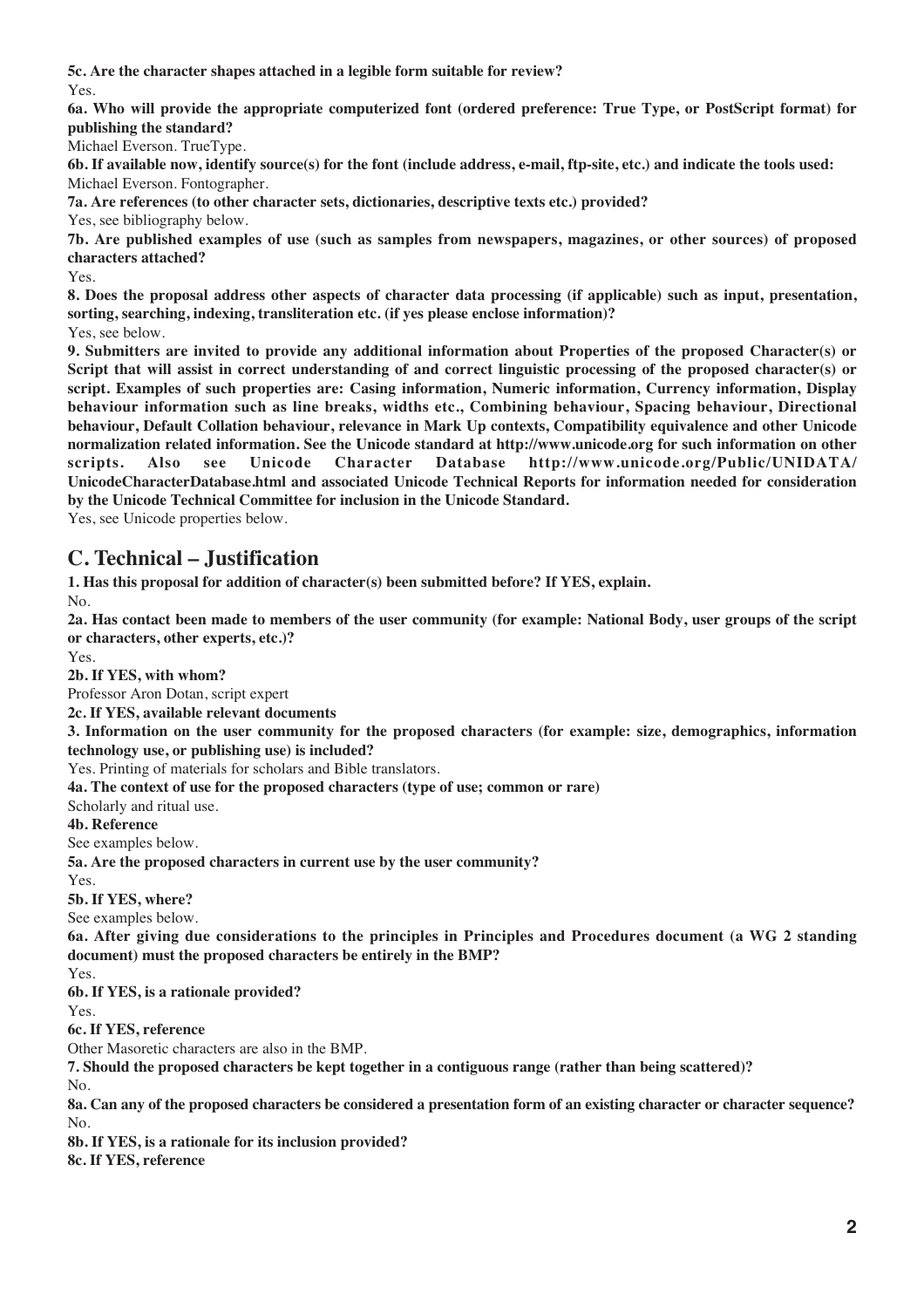**9a. Can any of the proposed characters be encoded using a composed character sequence of either existing characters or other proposed characters?**

No.

**9b. If YES, is a rationale for its inclusion provided?**

**9c. If YES, reference**

**10a. Can any of the proposed character(s) be considered to be similar (in appearance or function) to an existing character?**

No.

**10b. If YES, is a rationale for its inclusion provided?**

**10c. If YES, reference**

**11a. Does the proposal include use of combining characters and/or use of composite sequences (see clauses 4.12 and 4.14 in ISO/IEC 10646-1: 2000)?**

Yes.

**11b. If YES, is a rationale for such use provided?**

No.

**11c. If YES, reference**

**12a. Is a list of composite sequences and their corresponding glyph images (graphic symbols) provided?**

No.

**12b. If YES, reference**

**13a. Does the proposal contain characters with any special properties such as control function or similar semantics?** No.

**13b. If YES, describe in detail (include attachment if necessary)**

**14a. Does the proposal contain any Ideographic compatibility character(s)?**

No.

**14b. If YES, is the equivalent corresponding unified ideographic character(s) identified?**

**14c. If YES, reference**

# **D. Proposal**

The traditional Masoretic text of the Hebrew Bible contains several anomalies of printing that have no parallel in other Hebrew usages. Many of these are already encoded in UCS, but there are a few that have thus far slipped through the cracks.

| 05C5 | ⊙ | <b>HEBREW MARK LOWER DOT</b><br>lower punctum extraordinarium (Psalms 27:13)                                             |
|------|---|--------------------------------------------------------------------------------------------------------------------------|
| 05C6 |   | HEBREW PUNCTUATION NUN HAFUKHA (glyph variants $\langle , \rangle$ )<br>does not historically derive from the letter nun |

### **1. HEBREW MARK LOWER DOT**

In several places in the Hebrew Bible, manuscripts show dots above and below the letters, even in unpointed texts. These dots, called by the scholarly community *puncta extraordinaria*, are of obscure meaning, but are always included in ritual and scholarly texts, as well as the ritual scrolls used in Jewish ceremony. They also appear in various non-Tiberian documents (Tiberian orthography became the standard for Hebrew, but there had been others before it).

The upper puncta appear 53 times in 16 words (Genesis 16:5; 18:9; 19:33; 33:4; 37:12; Numbers 3:39; 9:10; 21:30; 29:15; Deuteronomy 29:28,28; 2 Samuel 19:20; Psalms 27:13; Isaiah 44:9; Ezekiel 41:20; 46:22). And in fact, the upper punctum is already encoded in UCS, as U+05C4 HEBREW MARK UPPER DOT. But the lower punctum, which occurs only in Psalms 27:13 (see scans below), due to its even greater rarity, is as yet uncoded. In order to represent the text of the Hebrew Bible properly, and for parity with the upper punctum, the lower one needs to be encoded also. Although there already is a codepoint for U+0323 COMBINING DOT BELOW, this is not acceptable for the lower punctum, because of the use of other dots above Hebrew letters when used as numbers in some contexts. The lower punctum is paired with the upper punctum, which is encoded in the Hebrew block: 05C4. It is probably acceptable to use 0307 and 0308 for Hebrew number dots, but 0323 would be confusing, especially if 0307 is used for hundreds and 05C4 is used for the upper punctum: it will make it more likely for people to get mixed up and think that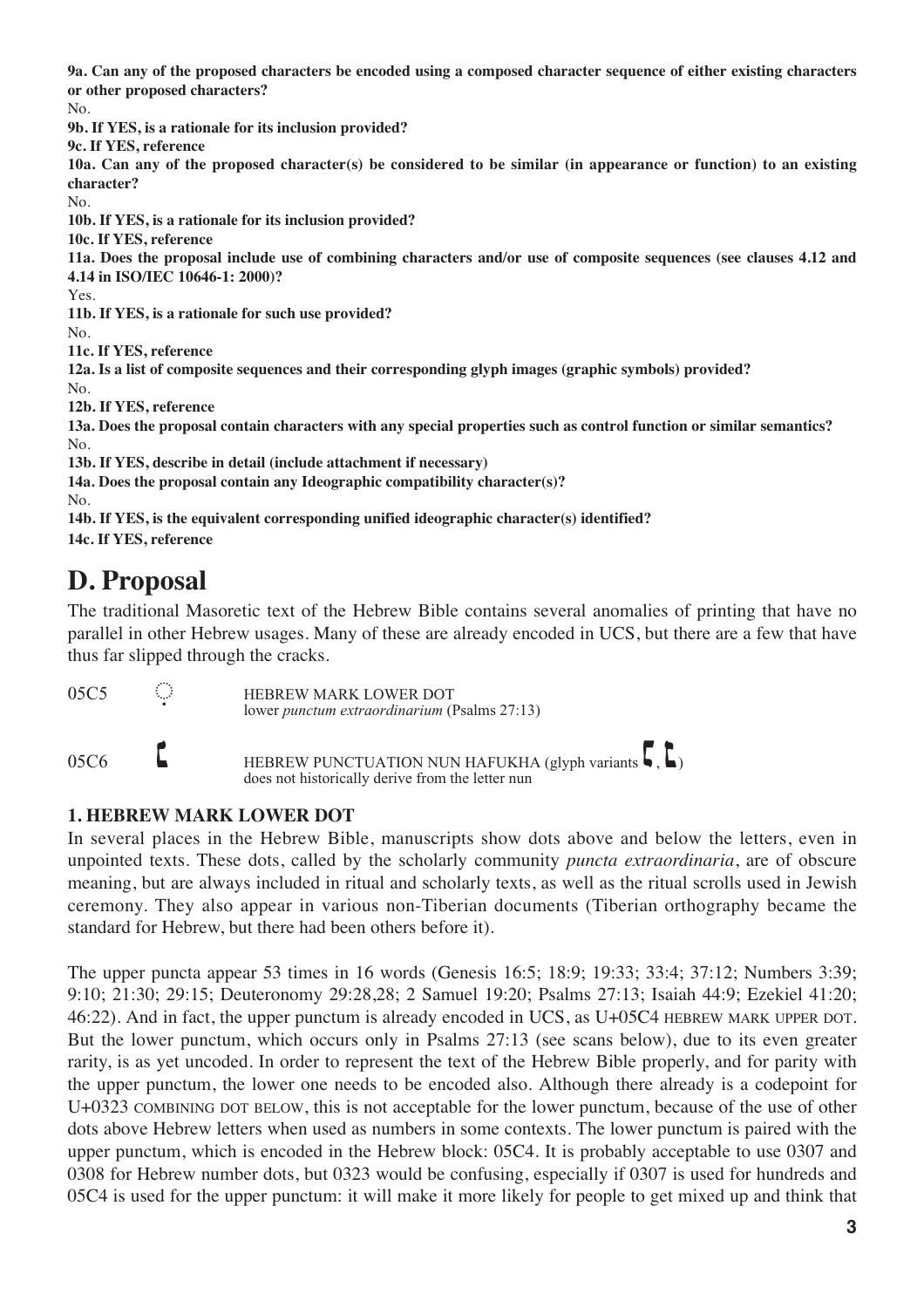0307 is the punctum and 05C4 is for hundreds, especially if they're familiar with the single dot for hundreds but not the double dot for thousands. Also, many printers (for instance, see the BHS example below) make the puncta rather diamond-shaped instead of round like most other dots (Similarly, we suggest that the explanatory text "Upper *punctum extraordinarium*" be added to the listing for U+05C4).

In general, the puncta are different from most other Hebrew marks in a qualitative sense. Hebrew vowels are optional, and accents are so optional as to be hardly written at all outside of restricted contexts. However, the laws regarding the writing of a Torah scroll are more precise in their prescription. In a ritual Torah scroll, *only* the letters are written: not the accents, not the vowels, not the sof-pasuq punctuation, not verse-numbers, nothing else. Just the letters, spacing (as indicated by traditional divisions)… and the puncta (and the NUN HAFUKHA, see below). A ritually fit scroll must have them, and may not have anything else.

#### **Examples**

Since the lower punctum occurs only on one word in standard Hebrew Bibles, it suffices to show examples of that word from various sources.



## Snaith Bible (1958) Letteris Bible (1866) Biblia Hebraica Suttgartensia (1997)



Here is an example of the upper punctum, taken from a modern Torah scroll in current use (note highlighted word). Since only the Pentateuch (and the Book of Esther) are ritually required to be written and read from a scroll, it is not common to find scrolls of Psalms (the only book which has the lower punctum), so the example given must be from the Pentateuch (Numbers 3:39), and thus shows an upper punctum. But the example is still valid, as it demonstrates the special nature of the puncta: that even when *no* other non-letter marks are written, in ritual contexts, the puncta remain, and this is true of the lower punctum as well.

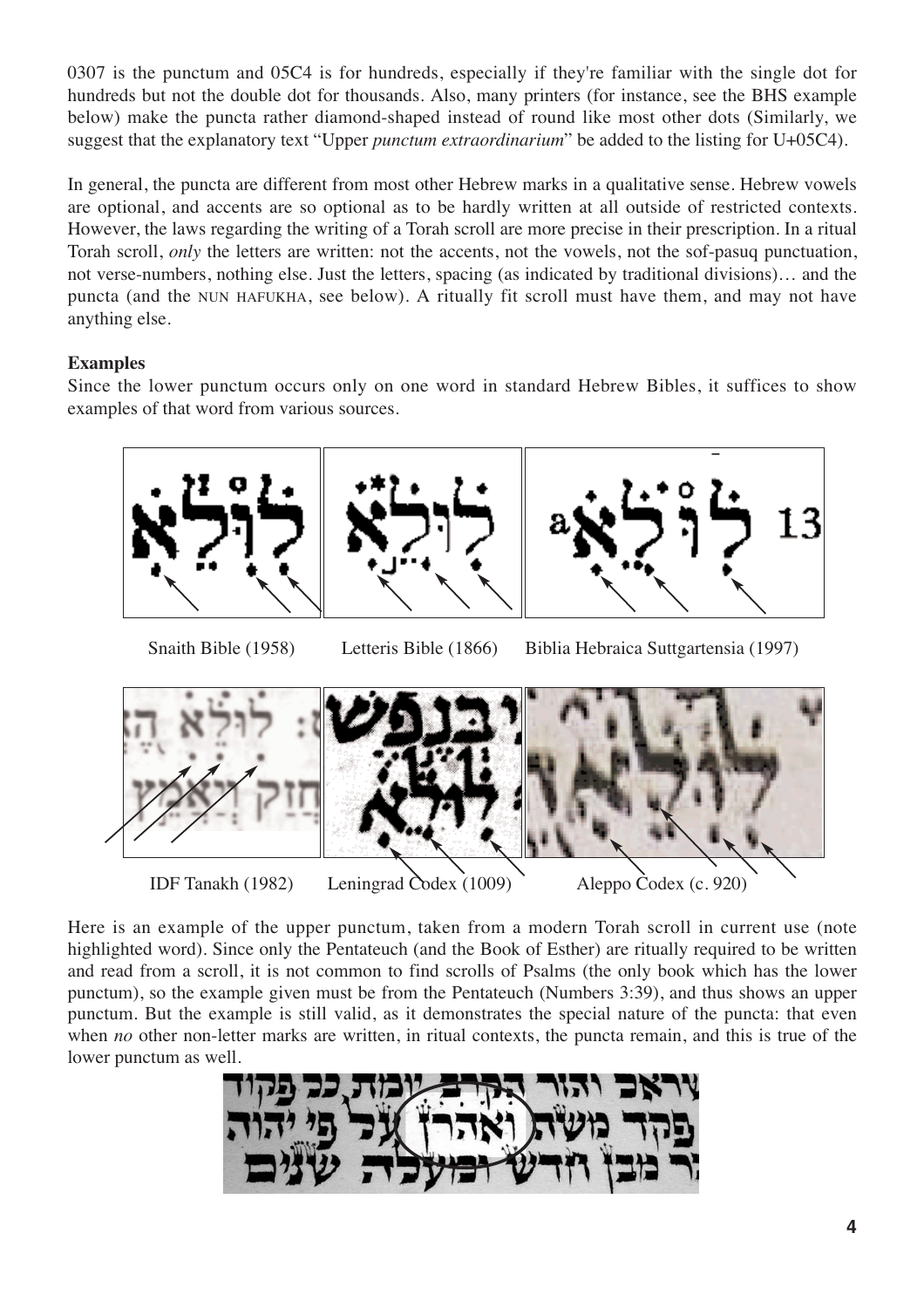#### **2. HEBREW PUNCTUATION NUN HAFUKHA**

In two places in the Hebrew Bible, an unusual character appears, often in the form of a letter nun (U+05E0 HEBREW LETTER NUN) that is reversed or inverted or turned (depending on the particular scribe or printing). Although it is referred to in Judaic literature as *nun hafukha* ("reversed nun"), it plainly does not function as any sort of letter in the text. It is not part of a word, and it is not read aloud in any sense: it is just a mark that is written, and thus we classify it as punctuation and not a letter. In many manuscripts, it does not even resemble a transformed nun at all, and when it does, as mentioned, sometimes it appears reversed, sometimes inverted, sometimes turned 180°, etc. All these glyphic variants make any official name such as "REVERSED NUN" or "INVERTED NUN" potentially misleading, so we choose simply to give it the name by which Rabbis have referred to it for centuries: *nun hafukha*. It might be appropriate to gloss this in the Unicode standard as "not historically a *nun*, though conventionally named so" and "also called *nun m'zuneret*".

The NUN HAFUKHA appears in the book of Numbers, around verses 10:35-36, apparently setting them off from the surrounding text. According to the Talmud (Shabbat 115b-116a):

Our Rabbis teach: "And it came to pass, when the ark set forward, that Moses said..." — the Holy One, Blessed be He, made signs for this passage above and below, to show that this is not its place. Rabbi [Judah the Prince] says, not for this reason, but because it is an important book in its own right.... Rabbi Jonathan says, "Wisdom... hath hewn out her seven pillars..." (Proverbs 9:1) these are the seven books of the Torah [i.e. Genesis, Exodus, Leviticus, Numbers up to 10:35, Numbers 10:35-36, Numbers after 10:36, Deuteronomy] (translation mine (Mark Shoulson))

It also appears seven times in the book of Psalms, chapter 107, separating verses (or, in some versions, in the margin).



J. H. Hertz Pentateuch (1980)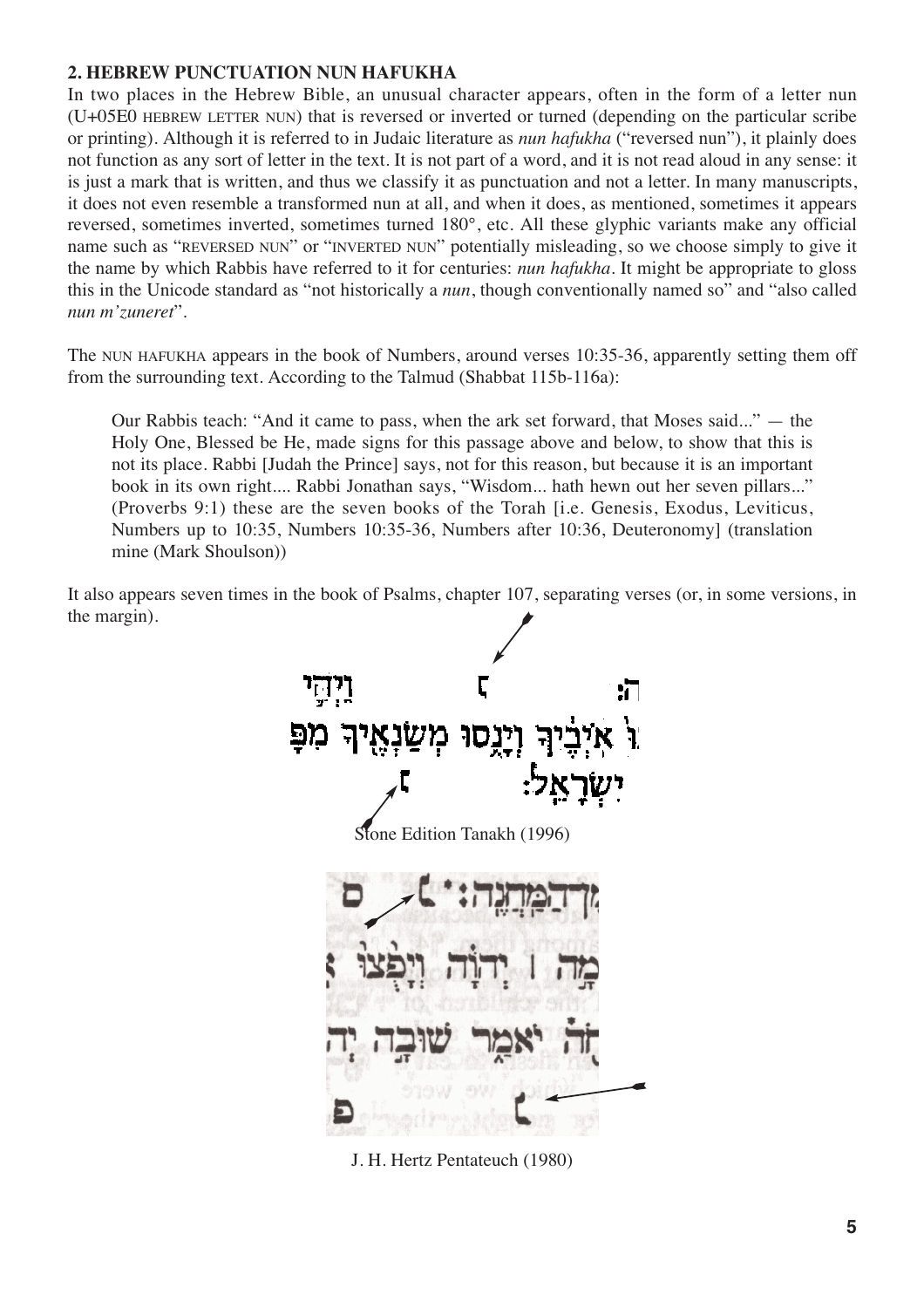

Biblia Hebraica Stuttgartensia (1997)



Leningrad Codex (1009)



Aleppo Codex (ca. 920) – Psalm 107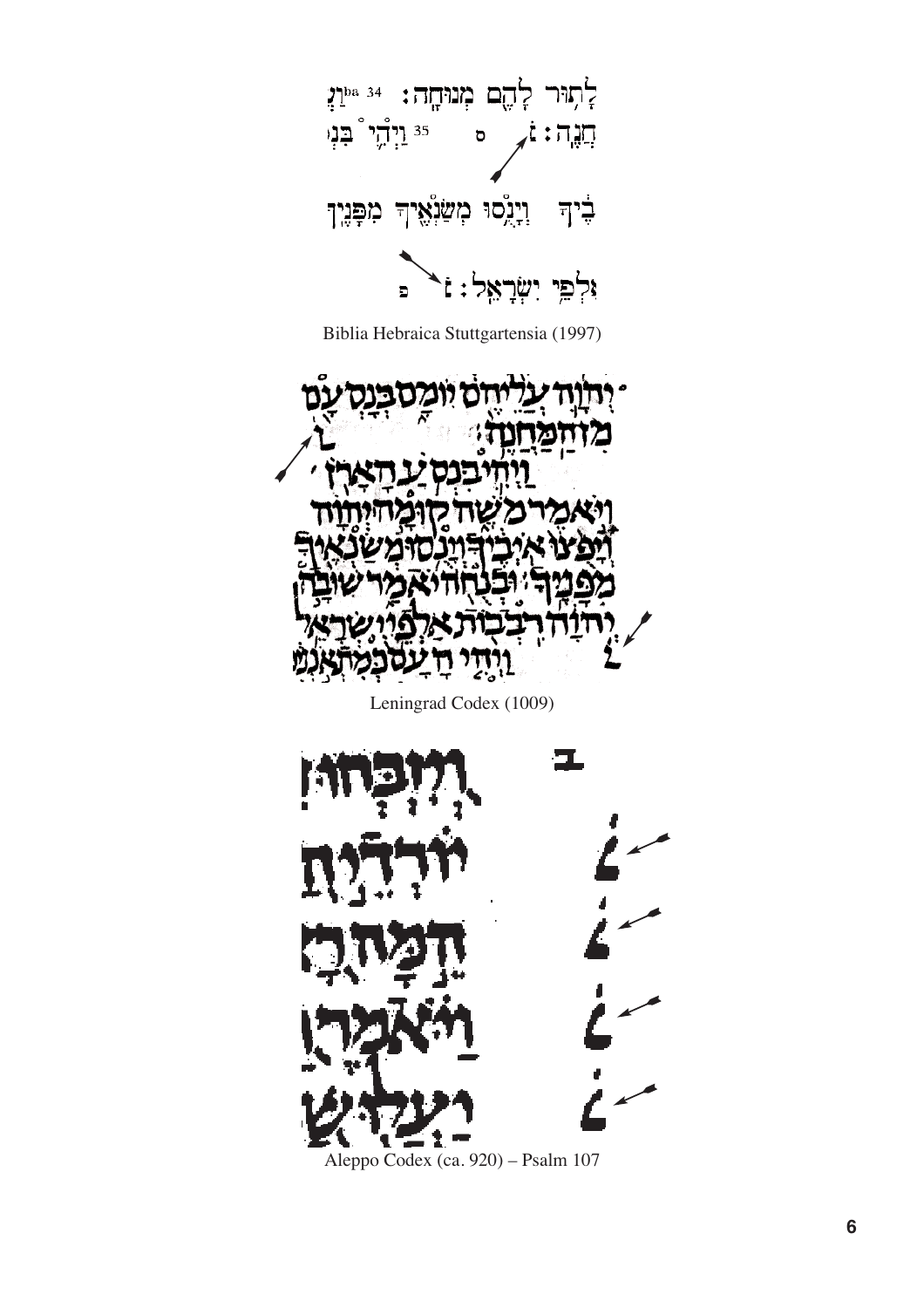

It is true that there are some scrolls and even printed editions (e.g. the Biblia Rabbinica, in Numbers, see below) which indicate the NUN HAFUKHA with actual inverted NUNs used as part of the text. We would argue, however, that such cases qualify not as instances of NUN HAFUKHA, which is never read, never part of a word, but is only a punctuation, but rather as instances of an ordinary NUN written in an idiosyncratic way. Indeed there are many such "special letters" in the Hebrew Bible, including (but not limited to) the various large and small letters, the famous "broken" letter VAV in Numbers 25:12, and also many lesserknown (and less-frequently observed) reversed, odd-shaped, or oddly-decorated letters in various traditions. These are all glyph variants of their respective letters, as they are treated as parts of words and read just like any other letters, thus they should be handled by special glyphs and/or higher-level markup.